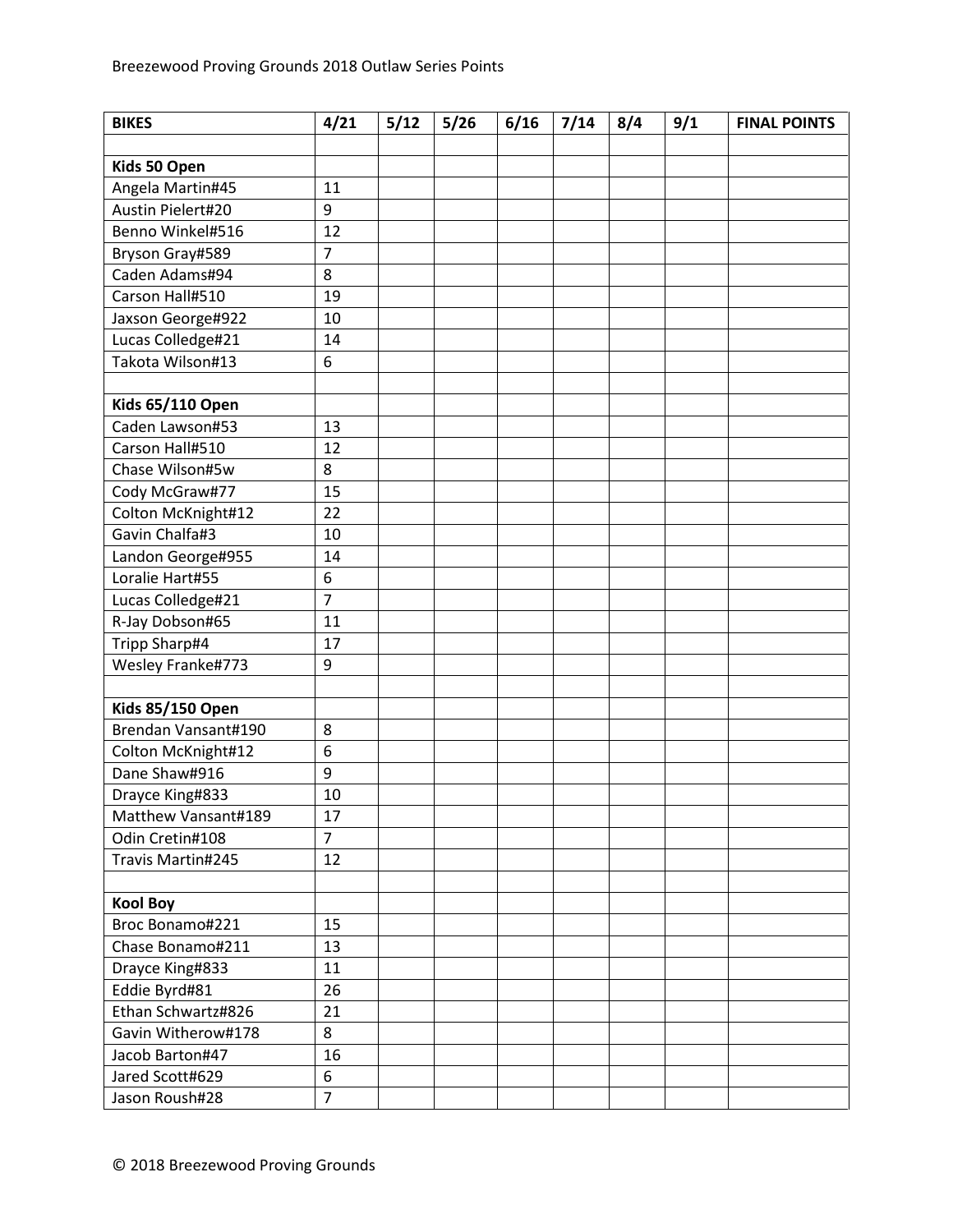| Lennie Michael#71     | 9                |  |  |  |  |
|-----------------------|------------------|--|--|--|--|
| Logan Harry#127       | 19               |  |  |  |  |
| Marcus Everly#13      | 14               |  |  |  |  |
| Matthew Vansant#189   | 17               |  |  |  |  |
| Travis Martin#245     | 12               |  |  |  |  |
| Trenton Martin#145    | 18               |  |  |  |  |
| Tyler Jones#74        | 10               |  |  |  |  |
|                       |                  |  |  |  |  |
| 2 Stroke Open         |                  |  |  |  |  |
| Bret Shi[pley#702     | 21               |  |  |  |  |
| Dan Osterhout#715     | 11               |  |  |  |  |
| Dave Matthews#420     | 8                |  |  |  |  |
| Devin Lkens#997       | 10               |  |  |  |  |
| Dustin Miller#1       | 16               |  |  |  |  |
| Joshua Helbers#157    | 9                |  |  |  |  |
| Nate Fetterman#357    | 12               |  |  |  |  |
| Randy Lawson#107      | 13               |  |  |  |  |
| <b>Tyler Myers#</b>   | 14               |  |  |  |  |
| Walker Hiles#7        | $\overline{7}$   |  |  |  |  |
|                       |                  |  |  |  |  |
| <b>Women Open</b>     |                  |  |  |  |  |
| Alyssa Cobb#214       | $\overline{7}$   |  |  |  |  |
| Amber Tarr#429        | 8                |  |  |  |  |
| Amy Hafer#86          | 9                |  |  |  |  |
| Britnee Mchahan#4w    | 10               |  |  |  |  |
| Cassie Rupp#74        | 12               |  |  |  |  |
| Grace Payne#12        | 15               |  |  |  |  |
| Robyn Greer#919       | 11               |  |  |  |  |
| Sammantha Waldrop#336 | 13               |  |  |  |  |
| Shayla Stephens#77    | 20               |  |  |  |  |
| Taylor Covey#421      | 6                |  |  |  |  |
|                       |                  |  |  |  |  |
| <b>Open Trophy</b>    |                  |  |  |  |  |
| Bret Shipley#702      | 1 <sup>st</sup>  |  |  |  |  |
| Cameron Salander#272  | $4^{\rm th}$     |  |  |  |  |
| Cody Johnson#31       | $3^{\text{rd}}$  |  |  |  |  |
| Dan Reinhardt#871     | $12^{\text{th}}$ |  |  |  |  |
| Dylan Coon#78         | 7 <sup>th</sup>  |  |  |  |  |
| Ethan Brown#215       | $5^{\text{th}}$  |  |  |  |  |
| Hank Silvis#751       | 8 <sup>th</sup>  |  |  |  |  |
| Josh Howser#718       | 2 <sup>nd</sup>  |  |  |  |  |
| Kevin Rivera#5        | $6^{\text{th}}$  |  |  |  |  |
| Mason Logue#527       | $10^{\text{th}}$ |  |  |  |  |
| Stash Breinich#158    | $11^{th}$        |  |  |  |  |
| Tyler Sweigard#342    | $9^{\text{th}}$  |  |  |  |  |
|                       |                  |  |  |  |  |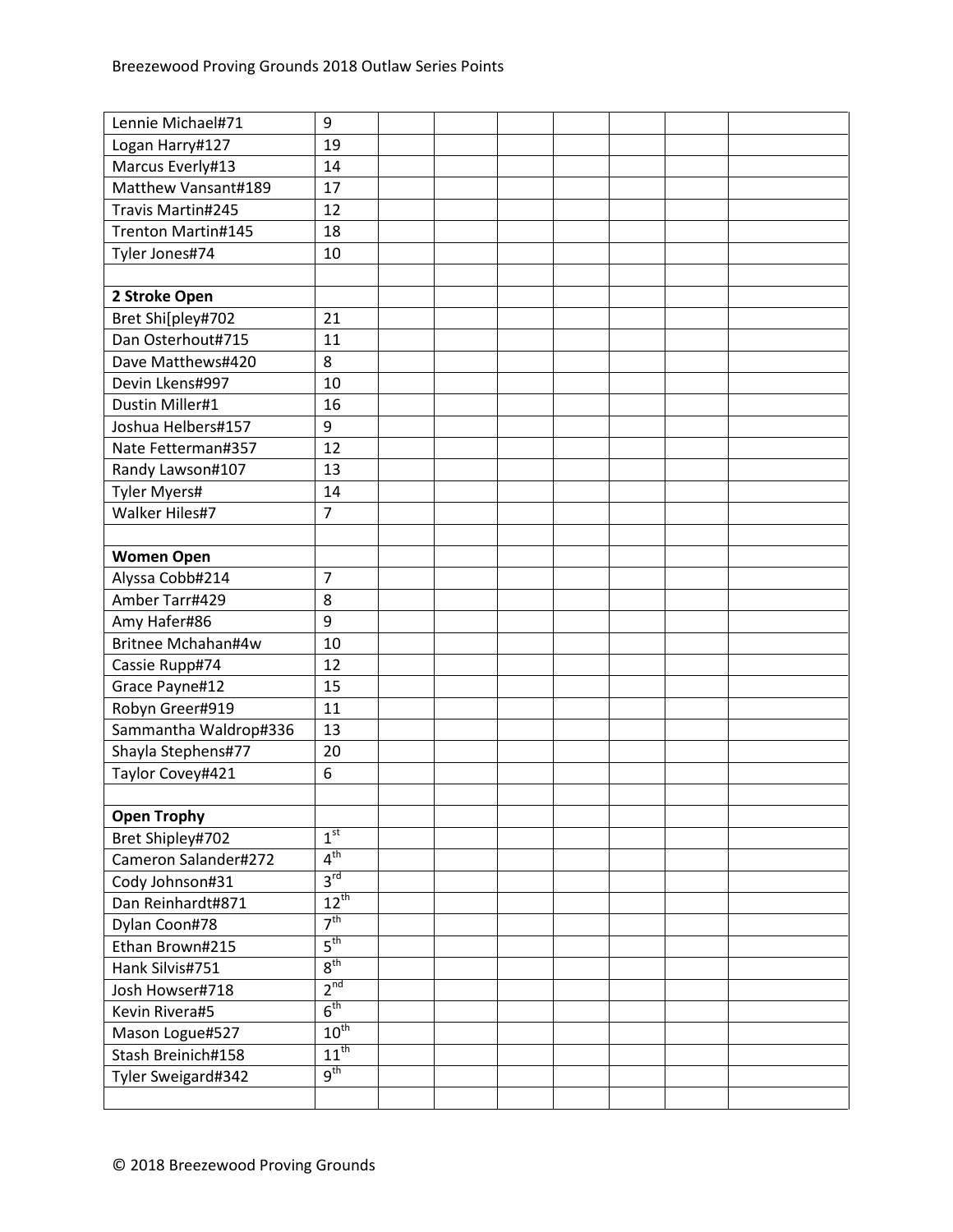| 250 Beginner            |                |  |  |  |  |
|-------------------------|----------------|--|--|--|--|
| Andy Claar#247          | 14             |  |  |  |  |
| Branden Prichard#71     | 12             |  |  |  |  |
| Broc Bonamo#221         | 15             |  |  |  |  |
| Carlos Barrera#445      | 23             |  |  |  |  |
| Chase Bonamo#211        | 13             |  |  |  |  |
| Chris Brumbaugh#238     | 40             |  |  |  |  |
| CJ Wilson#222           | 17             |  |  |  |  |
| Cody Palmer#478         | 29             |  |  |  |  |
| Cody Reynolds#531       | 16             |  |  |  |  |
| Colton Walls#258        | 13             |  |  |  |  |
| David Gray#5            | 20             |  |  |  |  |
| Dayton Pryor#15         | 8              |  |  |  |  |
| Devin Wakefield#53      | 18             |  |  |  |  |
| Dillon Wakefield#110    | 29             |  |  |  |  |
| Domenico Spinelli#327   | 6              |  |  |  |  |
| Enrique#10              | $\overline{7}$ |  |  |  |  |
| Ferd Medrano#920        | 21             |  |  |  |  |
| Isaac Born#116          | 10             |  |  |  |  |
| Javier Mejia#84         | 10             |  |  |  |  |
| Jeff Hack#140           | 22             |  |  |  |  |
| Jeffrey Bennett#17      | 24             |  |  |  |  |
| Jeremy McCauley#103     | 11             |  |  |  |  |
| JJ Massicot#717         | 9              |  |  |  |  |
| John Conklin#4          | 35             |  |  |  |  |
| Jordan Short#11         | 17             |  |  |  |  |
| Josh Buckner#430        | 25             |  |  |  |  |
| Josh Lentz#989          | 19             |  |  |  |  |
| Joshua Helbers#157      | 12             |  |  |  |  |
| Justin Verbonitz#410    | 27             |  |  |  |  |
| Kyle Weir#1x            | 28             |  |  |  |  |
| Logan Harry#127         | 32             |  |  |  |  |
| Logan Rummell#133       | 18             |  |  |  |  |
| <b>Manual Ramos#983</b> | 9              |  |  |  |  |
| Miles Major#100         | 14             |  |  |  |  |
| Nicholas Krakowski#227  | 16             |  |  |  |  |
| Noah Mercado#66         | 24             |  |  |  |  |
| Rich Geist#731          | 11             |  |  |  |  |
| Sam Wilson#131          | 31             |  |  |  |  |
| Taron Callinan#18       | 8              |  |  |  |  |
| Tommy Morgan#487        | 22             |  |  |  |  |
| Tommy Ricio#912         | 26             |  |  |  |  |
| Travis Weisner#799      | 20             |  |  |  |  |
| Ty Claycomb#63          | 33             |  |  |  |  |
| Tyler Adams#710         | 15             |  |  |  |  |
| Tyler Rissinger#13      | 21             |  |  |  |  |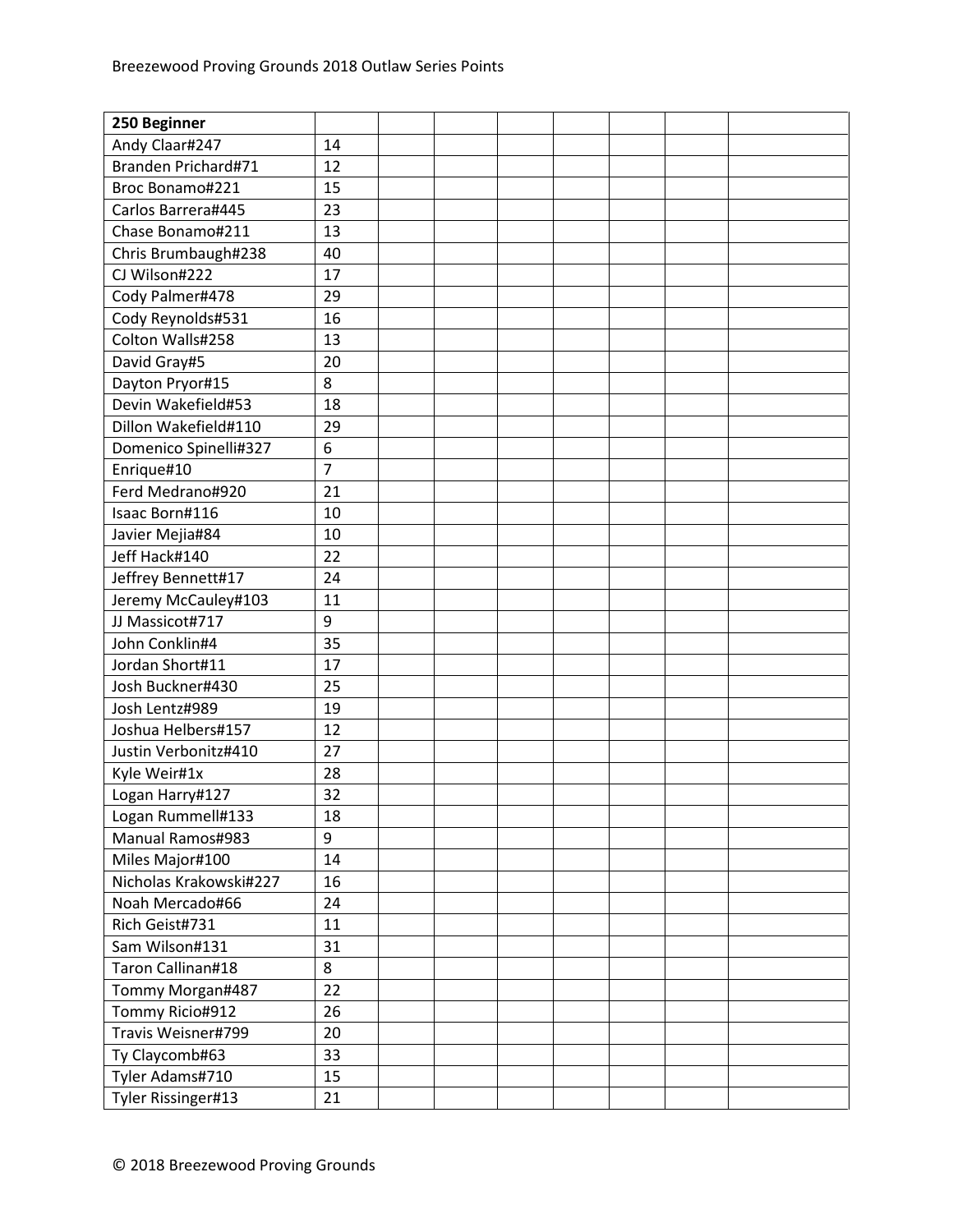| Tyler Wildsmith#42     | 30             |  |  |  |  |
|------------------------|----------------|--|--|--|--|
| Wyatt Dunn#21J         | 19             |  |  |  |  |
|                        |                |  |  |  |  |
| 450 Beginner           |                |  |  |  |  |
| Brandon Buhr#340       | 16             |  |  |  |  |
| Charles Hropovich#09   | 29             |  |  |  |  |
| Chris Brumbaugh#238    | 27             |  |  |  |  |
| Cody Etters#312        | 17             |  |  |  |  |
| Daniel Snyder#685      | 9              |  |  |  |  |
| Dennis Billie#20       | 19             |  |  |  |  |
| Devon Stump#107        | 24             |  |  |  |  |
| Dylan Coon#78          | 33             |  |  |  |  |
| Enrique#10             | 15             |  |  |  |  |
| Ferdy Medrano#920      | 23             |  |  |  |  |
| Hunter Smitchno#527    | 11             |  |  |  |  |
| Jeff Hack#140          | 21             |  |  |  |  |
| Jeffrey Bennett#17     | 35             |  |  |  |  |
| Jon Flesher#14         | 37             |  |  |  |  |
| Jordan Shook#118       | 13             |  |  |  |  |
| Josh Buckner#56        | 42             |  |  |  |  |
| Justin Verbonitz#410   | 22             |  |  |  |  |
| Kyle Weir#1x           | 30             |  |  |  |  |
| Manual Ramos#983       | 20             |  |  |  |  |
| Matt Grove#472         | 18             |  |  |  |  |
| Nicholas Krakawski#227 | 10             |  |  |  |  |
| Nick Robertson#94      | 25             |  |  |  |  |
| Noah Franklin#197      | 12             |  |  |  |  |
| Ryan Taylor#11         | 26             |  |  |  |  |
| Sam Wilson#131         | 34             |  |  |  |  |
| Steven Streletz#744    | 14             |  |  |  |  |
| Ty Claycomb#63         | 31             |  |  |  |  |
| Tyler Adams#710        | 32             |  |  |  |  |
| Tyler Rissinger#13     | 28             |  |  |  |  |
| Walker Hiles#7         | 8              |  |  |  |  |
|                        |                |  |  |  |  |
| 250 Intermediate       |                |  |  |  |  |
| Baylay Oberlander#469  | 6              |  |  |  |  |
| Cameron Salander#272   | 31             |  |  |  |  |
| Dalton Snook#25s       | 8              |  |  |  |  |
| Devin Lykens#997       | 27             |  |  |  |  |
| Donny Mielnik#401      | 29             |  |  |  |  |
| Eddie Byrd#81          | 22             |  |  |  |  |
| Eran Peilert#22        | 25             |  |  |  |  |
| Hank Silvis#751        | 14             |  |  |  |  |
| Henry Moore#262        | 11             |  |  |  |  |
| Jacob Barton#47        | $\overline{7}$ |  |  |  |  |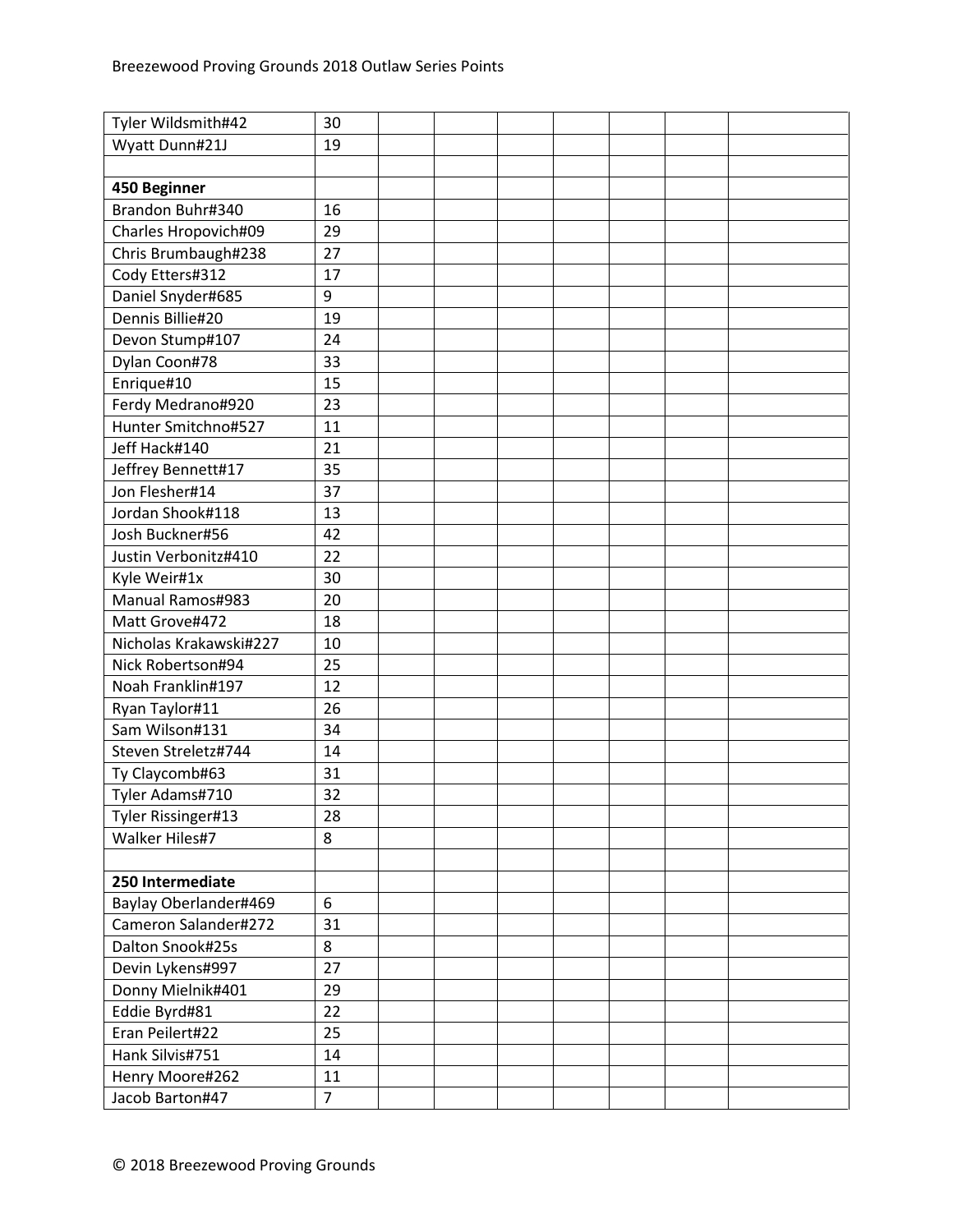| Joe Calvert#128          | 18 |  |  |  |  |
|--------------------------|----|--|--|--|--|
| John Selby#17            | 23 |  |  |  |  |
| Josh David#11            | 20 |  |  |  |  |
| Kevin Clark#87           | 12 |  |  |  |  |
| Mark Compton#423         | 36 |  |  |  |  |
| Mason Guelich#691        | 16 |  |  |  |  |
| Michael Novella#319      | 10 |  |  |  |  |
| Mike Ashby#56            | 26 |  |  |  |  |
| Sage Minteer#221         | 17 |  |  |  |  |
| Scott Garretty#117       | 24 |  |  |  |  |
| Stash Breinich#158       | 13 |  |  |  |  |
| Tanner Adams#72          | 21 |  |  |  |  |
| Trenton Martin#145       | 9  |  |  |  |  |
| Tyler Jones #74          | 28 |  |  |  |  |
| Wes Dennis#215           | 19 |  |  |  |  |
| Wyatt Everhart#510       | 15 |  |  |  |  |
|                          |    |  |  |  |  |
| 450 Intermediate         |    |  |  |  |  |
| Adam Miller#57           | 17 |  |  |  |  |
| Austin Hollen#224        | 21 |  |  |  |  |
| Brady Lanzendorfer#71    | 12 |  |  |  |  |
| Brett Pochet#225         | 22 |  |  |  |  |
| Cadan Burke#420          | 10 |  |  |  |  |
| Dustin Trey#11           | 29 |  |  |  |  |
| Dylan Shoop#311          | 24 |  |  |  |  |
| Eddie Keltz#904          | 19 |  |  |  |  |
| Jim McMullen#778         | 13 |  |  |  |  |
| Joe Calvert#128          | 11 |  |  |  |  |
| Kevin Clark#87           | 14 |  |  |  |  |
| Mason Logue#527          | 15 |  |  |  |  |
| Tanner Adams#72          | 16 |  |  |  |  |
| Travis Kibe#305          | 18 |  |  |  |  |
| Wes Dennis#215           | 20 |  |  |  |  |
|                          |    |  |  |  |  |
| 250 Advanced             |    |  |  |  |  |
| AJ Houser#951            | 18 |  |  |  |  |
| Bayley Oberlander#469    | 13 |  |  |  |  |
| Bobby Knupp#92           | 11 |  |  |  |  |
| Brandon Albright#341     | 10 |  |  |  |  |
| Bryce Davis#851          | 15 |  |  |  |  |
| <b>Bryton Carroll#42</b> | 16 |  |  |  |  |
| Carson Good#454          | 9  |  |  |  |  |
| Gauge Keith#22           | 14 |  |  |  |  |
| Jarrett Thompson#957     | 17 |  |  |  |  |
| Jimmy Barry#818          | 19 |  |  |  |  |
| John Wells#429           | 26 |  |  |  |  |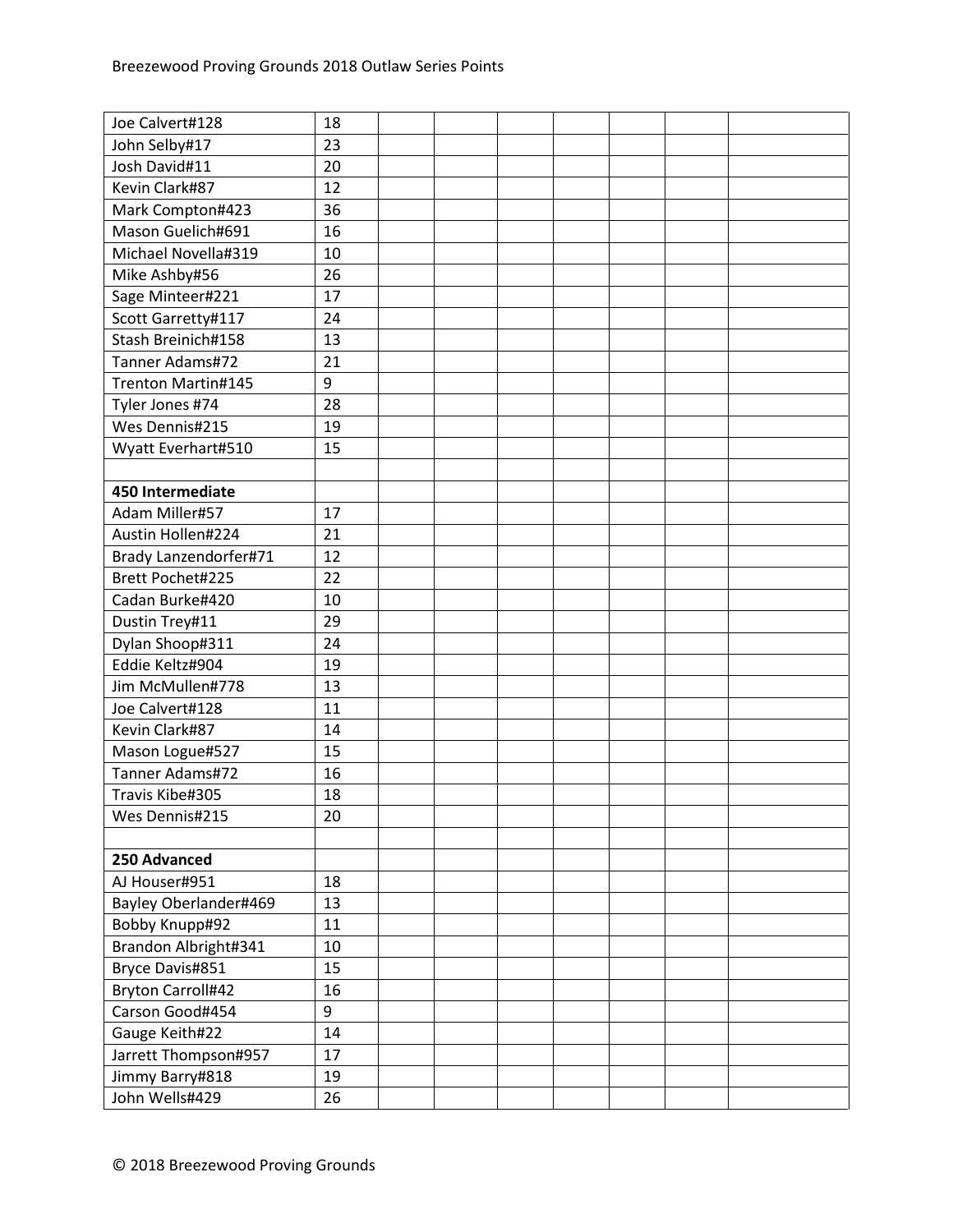| Scott Martin#45         | 8  |  |  |  |  |
|-------------------------|----|--|--|--|--|
| Scotty Clark#442        | 21 |  |  |  |  |
| Zachary Lahman#179      | 12 |  |  |  |  |
|                         |    |  |  |  |  |
| <b>450 Advanced</b>     |    |  |  |  |  |
| AJ Houser#951           | 21 |  |  |  |  |
| Arie Reachard#643       | 28 |  |  |  |  |
| Bobby Knupp#92          | 12 |  |  |  |  |
| Brad Esper#727          | 30 |  |  |  |  |
| Brandon Albright#341    | 18 |  |  |  |  |
| Bret Shipley#702        | 26 |  |  |  |  |
| Bryce Davis#851         | 14 |  |  |  |  |
| <b>Bryton Carroll#x</b> | 32 |  |  |  |  |
| Cody Johnson#31         | 13 |  |  |  |  |
| Daniel Dillin#916       | 15 |  |  |  |  |
| Dustin Miller#188       | 9  |  |  |  |  |
| Gauge Keith#22          | 22 |  |  |  |  |
| Jacob Runkles#270       | 37 |  |  |  |  |
| Jarrett Thompson#957    | 23 |  |  |  |  |
| Jeffrey Miller#188      | 17 |  |  |  |  |
| Jimmy Barry#818         | 19 |  |  |  |  |
| John Wells#429          | 20 |  |  |  |  |
| Josh Howser#718         | 24 |  |  |  |  |
| Josh Stein#177          | 25 |  |  |  |  |
| Kevin Rivera#5          | 10 |  |  |  |  |
| Nick Fratz-Orr#265      | 29 |  |  |  |  |
| Scotty Clark#442        | 27 |  |  |  |  |
| Tyler Myers#88          | 16 |  |  |  |  |
| Zachary Lahman#179      | 11 |  |  |  |  |
|                         |    |  |  |  |  |
| Vet 30 Plus Open        |    |  |  |  |  |
| Brandon Smith#142       | 17 |  |  |  |  |
| Caleb Lytle#391         | 12 |  |  |  |  |
| Chris Girard#209        | 11 |  |  |  |  |
| Daniel Snyder#685       | 9  |  |  |  |  |
| Dave Matthews#420       | 10 |  |  |  |  |
| Derek Boyd#813          | 15 |  |  |  |  |
| Donny Mielnik#401       | 31 |  |  |  |  |
| Jason Trevenen#74       | 16 |  |  |  |  |
| Jason Winters#27        | 18 |  |  |  |  |
| Jim McMullen#778        | 13 |  |  |  |  |
| John Selby#17           | 22 |  |  |  |  |
| Justin Gruden#664       | 20 |  |  |  |  |
| Matt Grove#472          | 14 |  |  |  |  |
| Michael Novella#319     | 19 |  |  |  |  |
| Nate Fetterman#357      | 23 |  |  |  |  |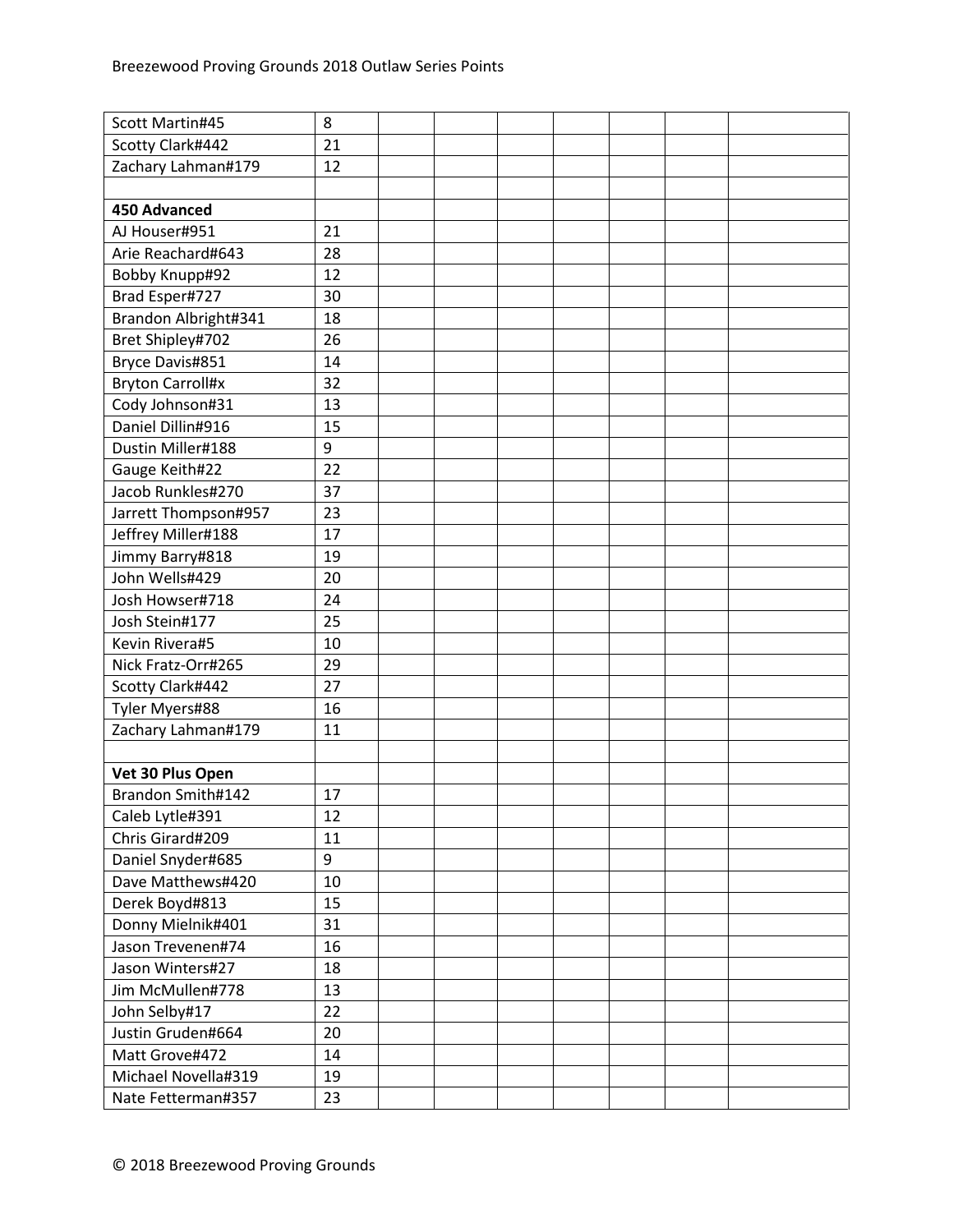| Paul Hrubochak#735      | $\overline{7}$ |  |  |  |  |
|-------------------------|----------------|--|--|--|--|
| Randy Lawson#209        | 26             |  |  |  |  |
| Ryan Taylor#11          | 21             |  |  |  |  |
| Scott Martin#45         | 24             |  |  |  |  |
| William Walters#717     | 8              |  |  |  |  |
|                         |                |  |  |  |  |
| Senior 45 Plus Open     |                |  |  |  |  |
| Bill Lauver#442         | $\overline{7}$ |  |  |  |  |
| Jeffrey Miller#188      | 11             |  |  |  |  |
| Kevin Allen#427         | 8              |  |  |  |  |
| Mark Howser#117         | 9              |  |  |  |  |
| Paul Hrubochak#735      | 16             |  |  |  |  |
| Zebadiah Scott#629      | 6              |  |  |  |  |
|                         |                |  |  |  |  |
| Pit Bike Open           |                |  |  |  |  |
| Daniel Grimm#43         | $\overline{7}$ |  |  |  |  |
| JJ Massicot#28          | 12             |  |  |  |  |
|                         |                |  |  |  |  |
| <b>QUADS</b>            |                |  |  |  |  |
|                         |                |  |  |  |  |
| Kids 50/70 Open         |                |  |  |  |  |
| Ryder Carter#5          | 9              |  |  |  |  |
| Vincent Dillion#54      | 14             |  |  |  |  |
|                         |                |  |  |  |  |
| <b>Kids 90/125 Open</b> |                |  |  |  |  |
| Aiden Fisher#317        | 8              |  |  |  |  |
| Cameron Bash#36         | 12             |  |  |  |  |
| Cameron Kunkle#82       | 9              |  |  |  |  |
| Evan Osborne#31         | 10             |  |  |  |  |
| Kyle Crone#11           | $\overline{7}$ |  |  |  |  |
| Vincent Dillion#54      | 17             |  |  |  |  |
| Zach Notarianni#9       | 6              |  |  |  |  |
|                         |                |  |  |  |  |
| 200/300 Open            |                |  |  |  |  |
| Agastino Abbatiello#100 | $\overline{7}$ |  |  |  |  |
| Corey Osborne#19        | 9              |  |  |  |  |
| Dane Molander#488       | 14             |  |  |  |  |
| Tyler Notarianni#6      | 6              |  |  |  |  |
|                         |                |  |  |  |  |
| 400 Open                |                |  |  |  |  |
| Avery Bailey#71         | $\overline{7}$ |  |  |  |  |
| Dalton Gish#444         | 15             |  |  |  |  |
| Dave Keller#77          | 10             |  |  |  |  |
| Dillion Isenberg#314    | 8              |  |  |  |  |
| Joey Miller#818         | 6              |  |  |  |  |
|                         |                |  |  |  |  |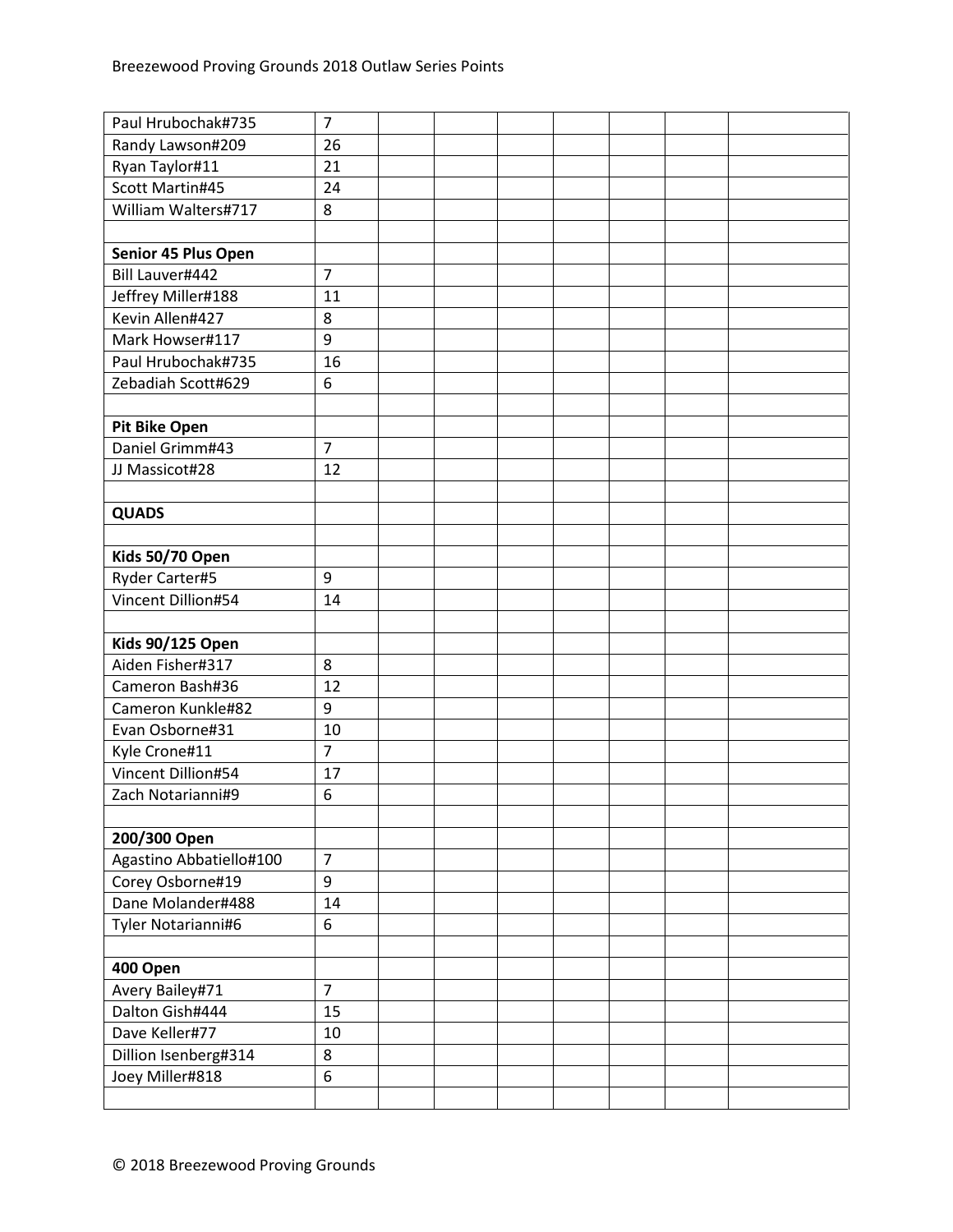| <b>Open Beginner</b> |                |  |  |  |  |
|----------------------|----------------|--|--|--|--|
| Andrew Beury#14      | 14             |  |  |  |  |
| Andrew Shatzer#04    | 13             |  |  |  |  |
| Andrew Williams#724  | 10             |  |  |  |  |
| Austin Lewis#343     | 13             |  |  |  |  |
| Chase Fetterman#82   | 16             |  |  |  |  |
| Corey Zamenski#11x   | 8              |  |  |  |  |
| Darrin Jumper#105    | 12             |  |  |  |  |
| Destiny Boden#13B    | $\overline{7}$ |  |  |  |  |
| Devin Baker#11       | 21             |  |  |  |  |
| Devin Woodward#556   | 14             |  |  |  |  |
| Douglas Fisher#416   | 11             |  |  |  |  |
| Jon Woods#x          | 8              |  |  |  |  |
| Josh Atkins#19       | 16             |  |  |  |  |
| Lance Slaterback#242 | 9              |  |  |  |  |
| Luke Haberlein#21    | 12             |  |  |  |  |
| Tanner Bisker#x      | $\overline{7}$ |  |  |  |  |
| Travis Myers#13      | 11             |  |  |  |  |
| Tyler Marlin#1       | 10             |  |  |  |  |
| Tyler Notarianni#6   | 21             |  |  |  |  |
| Tyler Swain#725      | 9              |  |  |  |  |
|                      |                |  |  |  |  |
| Open Intermediate    |                |  |  |  |  |
| Adam Whary#512       | 25             |  |  |  |  |
| Cody Naugle#62       | 12             |  |  |  |  |
| Corey Weaverling#119 | 20             |  |  |  |  |
| Dakota Radcliff#333  | 13             |  |  |  |  |
| DJ Bookwalter#89     | 17             |  |  |  |  |
| Gabe Lukasik#117     | 14             |  |  |  |  |
| Howard Lowe#01       | 11             |  |  |  |  |
| Jacob Ryan#75        | 18             |  |  |  |  |
| John Weisheier#524   | 15             |  |  |  |  |
| Paul Morelli#77      | 16             |  |  |  |  |
| Strett Ryan#70       | 10             |  |  |  |  |
|                      |                |  |  |  |  |
| <b>Open Advanced</b> |                |  |  |  |  |
| Brock Jumper#112     | $\overline{7}$ |  |  |  |  |
| Dayton Buhrman#56    | 10             |  |  |  |  |
| Ian Tolbert#521      | 8              |  |  |  |  |
| Jaron Cochran#563    | 6              |  |  |  |  |
| Joel Hetrick#1       | 20             |  |  |  |  |
| Jon Blemler#326      | 9              |  |  |  |  |
| Justin Feight#297    | 13             |  |  |  |  |
| Robert Breon#17      | 11             |  |  |  |  |
| Tim Notarianni#32    | 12             |  |  |  |  |
| Ty Gehman#113        | 15             |  |  |  |  |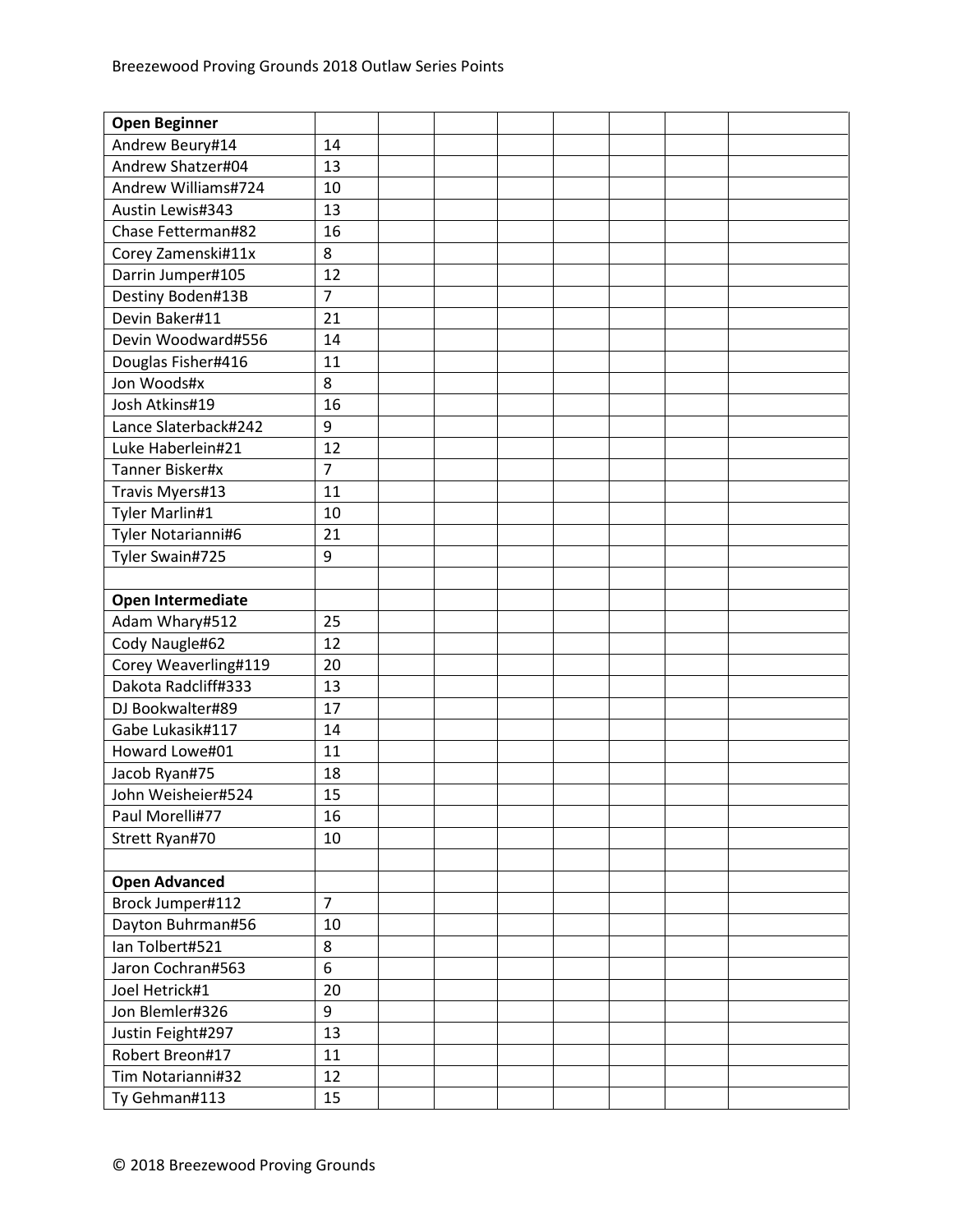| <b>Women Open</b>  |                 |  |  |  |  |
|--------------------|-----------------|--|--|--|--|
| Ashley Tolbert#8   | 8               |  |  |  |  |
| Destiny Boden#13B  | 9               |  |  |  |  |
| Felecha Dashem#118 | $\overline{7}$  |  |  |  |  |
| Holly Carroll#595  | 11              |  |  |  |  |
| Maddie Hill#505    | 13              |  |  |  |  |
| Shelby Cobrando#55 | 18              |  |  |  |  |
| Tabby Hushon#4     | 10              |  |  |  |  |
|                    |                 |  |  |  |  |
| Vet 30 Plus Open   |                 |  |  |  |  |
| Bill Haer#66       | 10              |  |  |  |  |
| Daryl Rhine#45     | $\overline{7}$  |  |  |  |  |
| Dave Keller#77     | 11              |  |  |  |  |
| Dave Savage#104    | 12              |  |  |  |  |
| Jerry Myers#22     | 16              |  |  |  |  |
| Joey Miller#818    | 9               |  |  |  |  |
| John Shank#820     | 13              |  |  |  |  |
| Josh Atkins#19     | 21              |  |  |  |  |
| Josh Crone#108     | 14              |  |  |  |  |
| Kevin Meek#96      | 8               |  |  |  |  |
| Tyler Smith#15     | 6               |  |  |  |  |
|                    |                 |  |  |  |  |
| <b>Open Trophy</b> |                 |  |  |  |  |
| Dayton Buhrman#56  | 3 <sup>rd</sup> |  |  |  |  |
| Justin Feight#297  | 2 <sup>nd</sup> |  |  |  |  |
| Kaden Gingras#003  | 5 <sup>th</sup> |  |  |  |  |
| Tim Notarianni#32  | 7 <sup>th</sup> |  |  |  |  |
| TJ Notarianni#4    | 6 <sup>th</sup> |  |  |  |  |
| Trevor Bulger#4    | 1 <sup>st</sup> |  |  |  |  |
| Tyler Marlin#1     | 8 <sup>th</sup> |  |  |  |  |
|                    |                 |  |  |  |  |
| <b>TRIKES</b>      |                 |  |  |  |  |
|                    |                 |  |  |  |  |
| Open 2 Stroke      |                 |  |  |  |  |
| Adam Bills#34      | 9               |  |  |  |  |
| Cory Owenburg#22   | 14              |  |  |  |  |
| Dave Swinger#520   | 11              |  |  |  |  |
| Greg Huntley#23    | 21              |  |  |  |  |
| Jacob Axerad#24    | 6               |  |  |  |  |
| Josh Crone#108     | 13              |  |  |  |  |
| Larry Watkins#207  | 16              |  |  |  |  |
| Ray Eldridge#747   | $\overline{7}$  |  |  |  |  |
| Sam#7              | 12              |  |  |  |  |
| Shipman#31         | 8               |  |  |  |  |
| Zachery Howard#249 | 10              |  |  |  |  |
|                    |                 |  |  |  |  |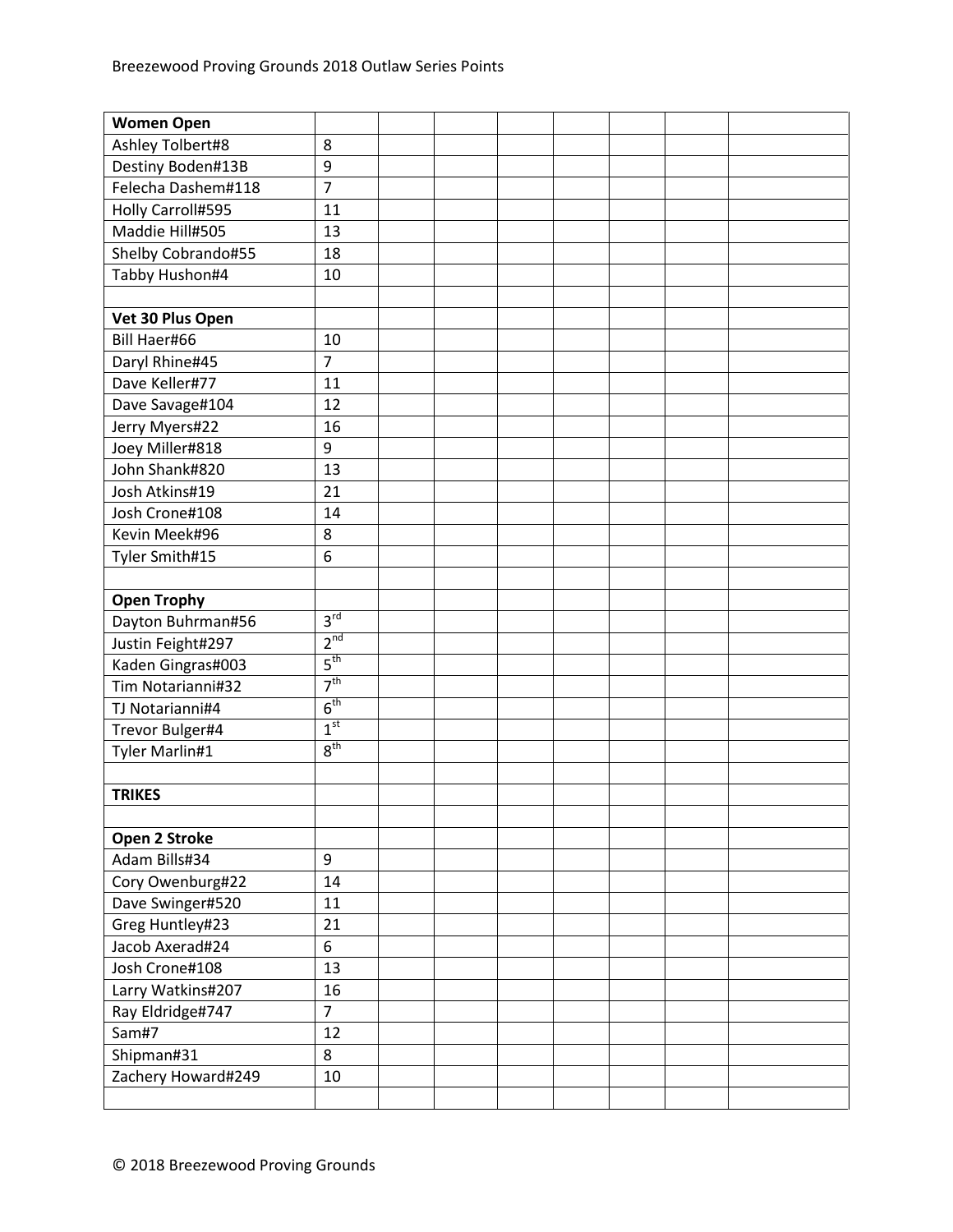| Open 4 Stroke        |                |  |  |  |  |
|----------------------|----------------|--|--|--|--|
| Brooks Hale#210      | 8              |  |  |  |  |
| Dave Ridgway#131     | 16             |  |  |  |  |
| Gary Tolar#869       | 6              |  |  |  |  |
| Josh Gettemy#819     | 12             |  |  |  |  |
| Lee Marker#5         | 14             |  |  |  |  |
| Nathan Mellon#36     | $\overline{7}$ |  |  |  |  |
| Nick Day#86          | 11             |  |  |  |  |
| Rusten Renn#69       | 13             |  |  |  |  |
| Sean Ridgway#314     | 21             |  |  |  |  |
| Steven Jacoby#17x    | 9              |  |  |  |  |
| Terry Schmelzle#777  | 10             |  |  |  |  |
|                      |                |  |  |  |  |
| Up To 265 2 Stroke   |                |  |  |  |  |
| Brad Waddell#714     | 10             |  |  |  |  |
| Cory Mahardy#88      | 8              |  |  |  |  |
| Cory Owenburg#22     | 15             |  |  |  |  |
| Dave Swinger#520     | 13             |  |  |  |  |
| Dustin Trey#24       | 18             |  |  |  |  |
| George Hodges#510    | 12             |  |  |  |  |
| Jacob Axelrad#24     | 6              |  |  |  |  |
| John Fowler#01       | 9              |  |  |  |  |
| John Souto#316       | 17             |  |  |  |  |
| Josh Getame#819      | 11             |  |  |  |  |
| Larry Watkins#37     | 16             |  |  |  |  |
| Nick Day#86          | 14             |  |  |  |  |
| Regina Swinger#3     | $\overline{7}$ |  |  |  |  |
| Sam#7                | 20             |  |  |  |  |
| Zachery Howard#249   | 25             |  |  |  |  |
|                      |                |  |  |  |  |
| Up to 200 4 Stroke   |                |  |  |  |  |
| Bryan Ditch#97       | 23             |  |  |  |  |
| Dalton Gish#444      | 12             |  |  |  |  |
| Isaiah Marker#12     | 14             |  |  |  |  |
| Joe Day#913          | 9              |  |  |  |  |
| John Souto#316       | 15             |  |  |  |  |
| Lee Marker#5         | 18             |  |  |  |  |
| Ross Massa#39        | 11             |  |  |  |  |
| Sean Ridgway#314     | 16             |  |  |  |  |
| Terry Schmelzle#1985 | $\overline{7}$ |  |  |  |  |
| Thomas Tigner#930    | 8              |  |  |  |  |
| Tom Fox#68           | 13             |  |  |  |  |
| Walt Kennedy#798     | 10             |  |  |  |  |
| Wyatt Watson#69      | 6              |  |  |  |  |
|                      |                |  |  |  |  |
|                      |                |  |  |  |  |